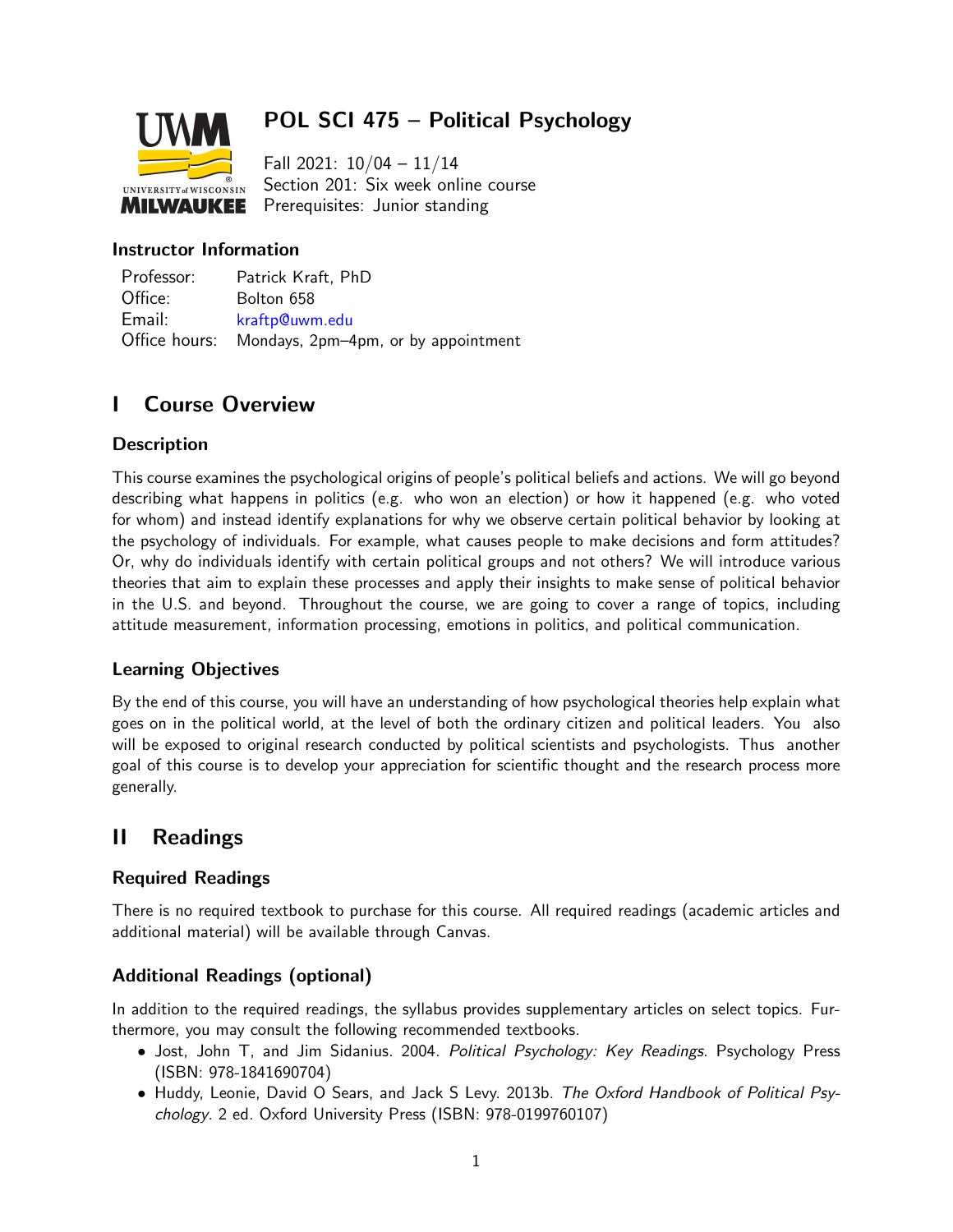## III Course Requirements

## Online Course

This is an online course and therefore there will not be any face-to-face class sessions. All assignments and course interactions will utilize internet technologies. Preparation for class means reading the assigned readings & reviewing all information required for each week. Attendance in an online course means logging into Canvas on a regular basis and participating in the activities that are posted in the course.

## Work Load

This is a full-credit course (3 credits) that is condensed into 6 weeks, which implies that the class meets in an accelerated time frame online. As such, you should expect a very quick pace and you have to be careful not to fall behind. A three-credit course typically requires 144 hours of student work, which amounts to approximately 24 hours per week. Most of your time should be spent preparing the course readings, but you should set aside plenty of time to complete each assignment. Keep in mind that you are also expected to actively participate in the discussions on Canvas.

| <b>Activity</b>                  | <b>Estimated Time Commitment</b> |
|----------------------------------|----------------------------------|
| Readings                         | 65 hours                         |
| Preparing for and taking quizzes | 14 hours                         |
| Discussion board participation   | 20 hours                         |
| Writing essays                   | 45 hours                         |

## Computer Requirements

This course requires that you have access to a computer that can access the internet. You will need to have access to, and be able to use, the following software packages:

- A web browser (Google Chrome, Mozilla Firefox, Safari, etc.)
- Adobe Acrobat Reader (free)
- Adobe Flash Player (free)
- Microsoft Word, Open Office, etc.

You are responsible for having a reliable computer and internet connection throughout the course.

### Email and Internet

You must have an active UWM e-mail account and access to the Internet. All instructor correspondence will be sent to your UWM e-mail account. Please plan on checking your UWM email account regularly for course related messages. This course uses Canvas for the facilitation of communications between faculty and students, submission of assignments, and posting of grades. The Canvas course page can be accessed at <https://uwm.edu/canvas/>.

### Campus Network or Canvas Outage

When access to Canvas is not available for an extended period of time (greater than one entire evening, i.e., 6pm – 11pm) you can reasonably expect that the due date for assignments will be changed to the next day (due by midnight).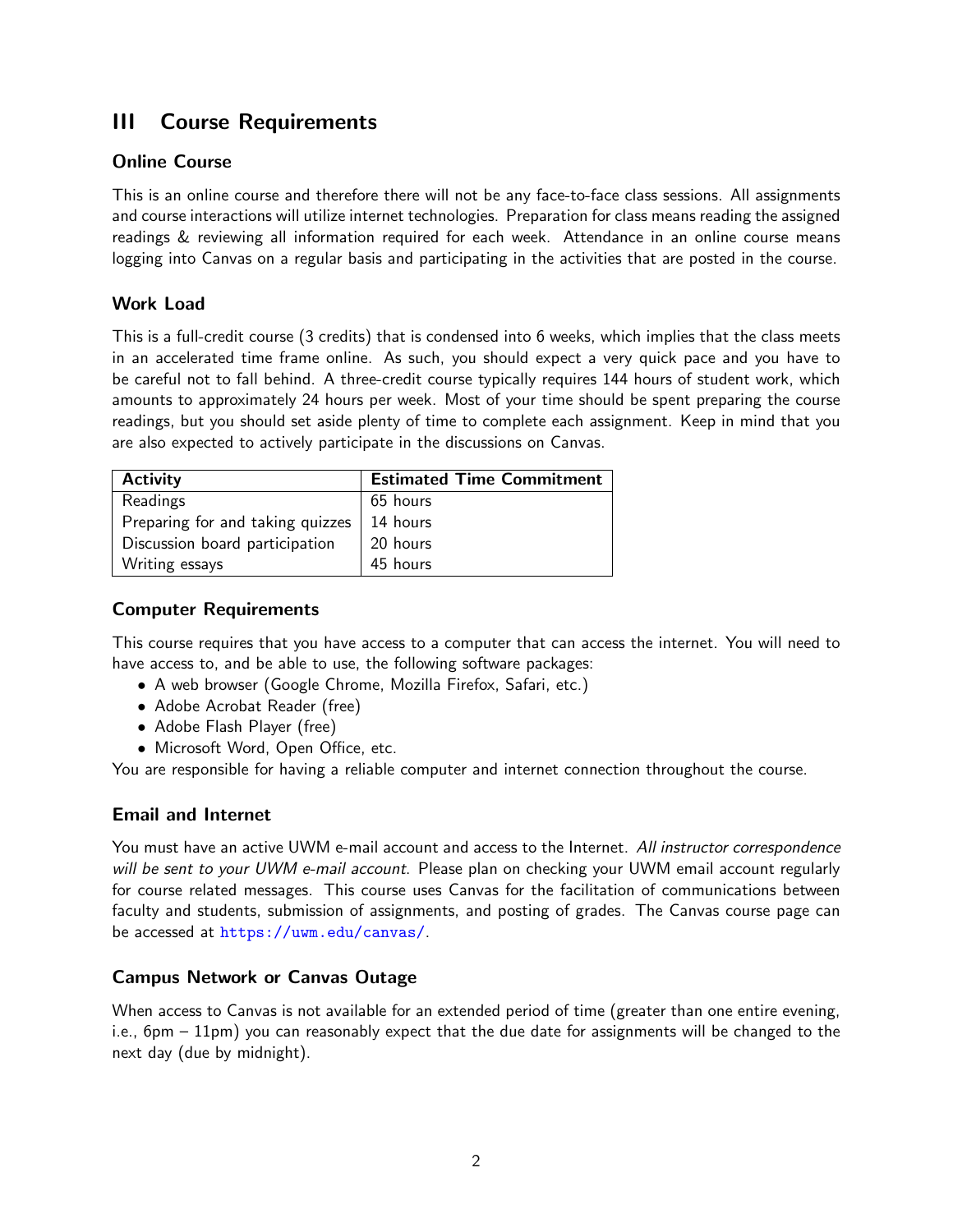## IV Course Policies and Evaluation

## Basic Structure

This online course is divided into six weeks that cover different topics in the field of political psychology. Each week consists of the following components: academic readings, quizzes, additional material, and discussion board questions. Each component is described below.

Academic Readings: The academic readings are the main focus of the course. They consist of original research published in political science and psychology journals. Please read the articles carefully. If you have any questions or comments about the readings, you are encouraged to post them on the discussion board on Canvas.

Quizzes: There will be short quizzes (5-10 questions) on the academic readings for each week available on Canvas. They consist of multiple choice and short open-ended questions and have to be completed by the end of each week (see specific due dates below).

Additional Material: In addition to the academic readings, there will be required journalistic articles and other media sources for each week. The purpose of these additional sources is to connect the theoretical concepts of the academic readings to real-world issues and current politics. They consist of newspaper articles, blog posts, or videos and documentaries on topics of interest. There will also be interactive media sources, such as a political knowledge quiz or a psychological test on implicit attitudes (the results of these quizzes and tests are anonymous and will not be available to the instructor).

Discussion Board Participation: For each week, there will be discussion questions connecting the additional material with the broader theoretical concepts covered in the academic readings. You are required to provide at least one response to each discussion question (see specific due dates below). However, you are encouraged to respond to other contributions and engage in the discussion as I will grant extra credit for active participation (additional contributions to the discussion can be added after the due date). Please keep in mind to always be respectful to your peers in the discussions!

Bi-Weekly Essay Assignments: Throughout the course, there will be two short essay assignment (3- 5 pages) on the academic readings of the preceding topics. The essay assignment has to be submitted by the end of the week (see specific due dates below). Note that the essays will determine the largest portion of your grade since there will not be a final exam at the end of the course.

**Optional readings:** There is a lot of exciting new research in political psychology that is being published every year! For each topic, I selected five related articles that were published in the last five years. You don't have to read them, but check them out if they sound interesting!

Research Poster: As your final project, you will be asked to prepare a research poster covering one of the optional readings (you may choose the article you find most interesting from any week). The details of this assignment will be covered in class and we will have a virtual poster session where you can learn about each other's topics. You are encouraged to confirm the topic with me before starting to work on your poster.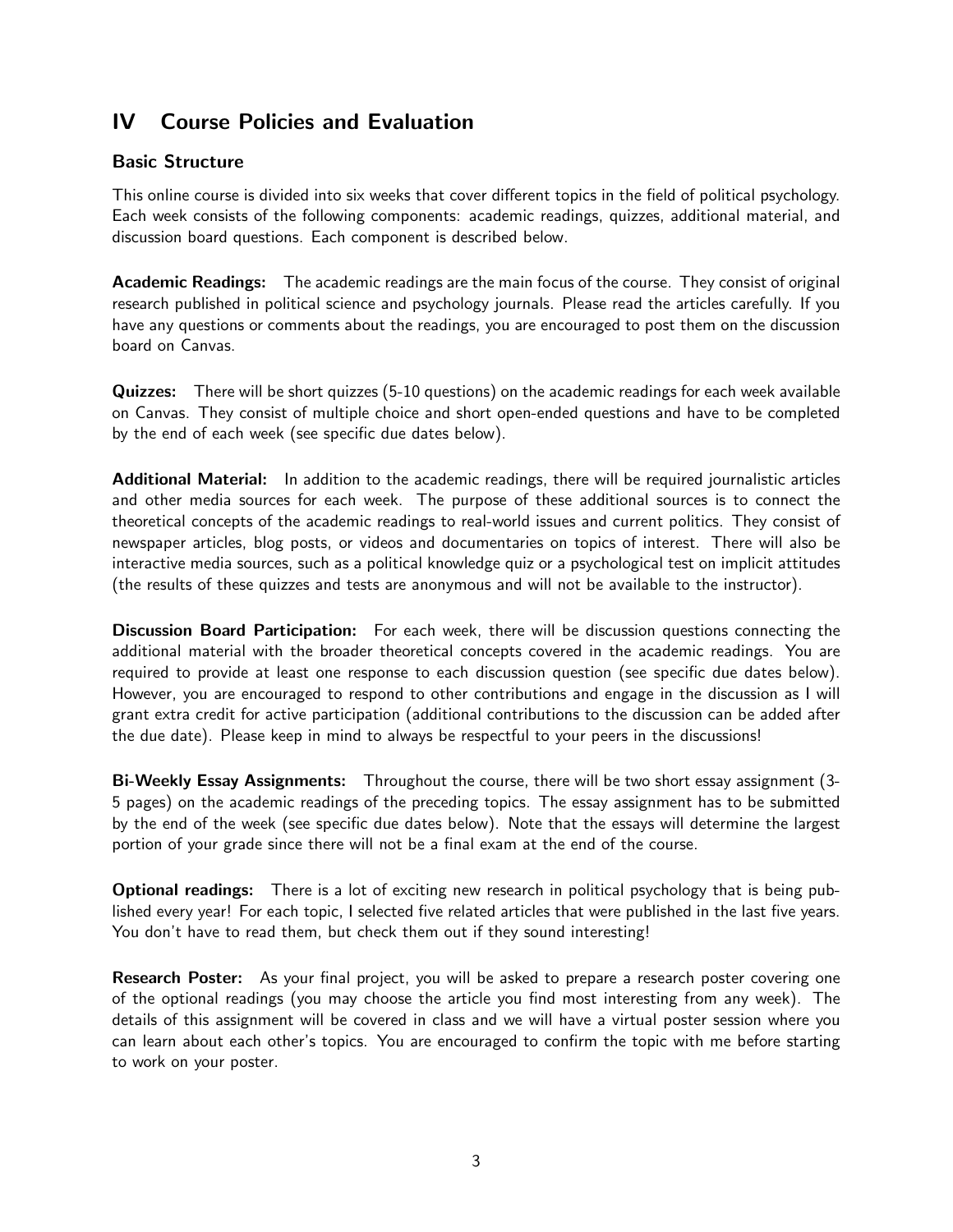Make-up Policy: As a general rule, I do not allow students to make up missed assignments, quizzes, or contributions to the online discussion. I will make exceptions to this policy only in the most severe and rare circumstances (severe illness, etc.). This means that it is better to turn in a partially completed assignment and receive partial credit than to turn it in late and receive no credit.

#### Grading Breakdown by Percentage

| Quizzes                        | 20%  |
|--------------------------------|------|
| Discussion Board Participation | 30%  |
| Essay 1                        | 15%  |
| Essay 2                        | 15%  |
| <b>Final Poster Session</b>    | 20%  |
|                                | 100% |

### Grading Scale for Final Grades

Your course grade will be determined according to the following system:

| 93-100 A     | 77-79 $C+$ | $60-62$ D- |  |
|--------------|------------|------------|--|
| $90-92$ A-   | 73-76 C    | $0-59$ F   |  |
| $87-89$ B+   | $70-72$ C- |            |  |
| 83-86 B      | $67-69$ D+ |            |  |
| $80 - 82$ B- | 63-66 D    |            |  |
|              |            | .          |  |

Final grade percentages ending in a decimal of .5 or greater will be rounded up to the next whole number.

### Communicating With the Instructor

This course uses a "three before me" policy in regards to student to faculty communications. When questions arise during the course of this class, please remember to check these three sources for an answer before asking me to reply to your individual questions:

- 1. Course syllabus
- 2. Announcements on Canvas
- 3. Canvas discussion board

This policy will help you in potentially identifying answers before I can get back to you and it also helps your instructor from answering similar questions or concerns multiple times.

If you cannot find an answer to your question, please first post your question to the discussion board. Here your question can be answered to the benefit of all students by either your fellow students who know the answer to your question or the instructor. You are encouraged to answer questions from other students in the discussion forum when you know the answer to a question in order to help provide timely assistance.

If you have questions of a personal nature such as relating a personal emergency, questioning a grade on an assignment, or something else that needs to be communicated privately, you are welcome to contact me via email. I will usually respond to messages from 8am to 5pm on weekdays, please allow 24 hours for me to respond.

If you have a question about the technology being used in the course, please contact the UWM Help Desk (<https://uwm.edu/technology/help/>) or the UWM Canvas support ([https://uwm.edu/canvas/](https://uwm.edu/canvas/students/) [students/](https://uwm.edu/canvas/students/)) for assistance.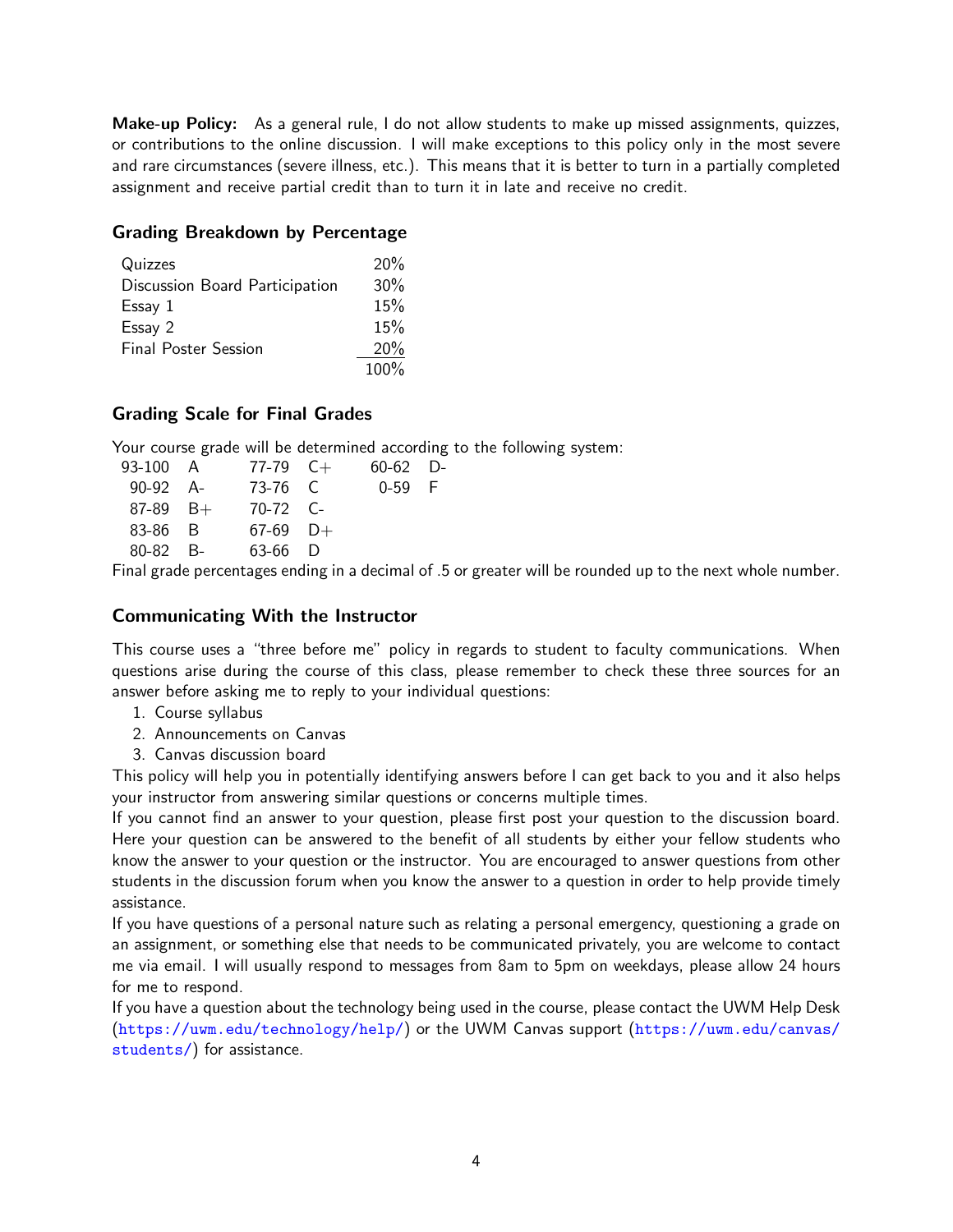## Summary: How to Succeed in this Course

- Check your UWM email regularly
- Log in to the course web site daily
- Communicate with your instructor and participate on the Canvas discussion board
- Complete all assigned readings before taking the quizzes and prepare by compiling notes.
- Create a study schedule so that you don't fall behind on assignments

## V Course Overview

#### Readings and Media Contents

#### Week 1: Introduction - Political Psychology and Research Designs (Oct 4-10)

<span id="page-4-2"></span><span id="page-4-1"></span><span id="page-4-0"></span>

| Component              | <b>Description</b>                                                                                                                                                                                                     | $\checkmark$ |
|------------------------|------------------------------------------------------------------------------------------------------------------------------------------------------------------------------------------------------------------------|--------------|
| Academic<br>readings   | Huddy, Leonie, David O Sears, and J Levy. 2013a. "Introduction: Theoretical<br>Foundations of Political Psychology." The Oxford Handbook of Political Psy-<br>chology $2: 1-19$                                        |              |
|                        | Jordan, Christian H., and Mark P. Zanna. 2004. "How to Read a Journal Article<br>in Social Psychology." In Political Psychology: Key Readings, ed. John T. Jost<br>and Jim Sidanius. Psychology Press                  |              |
|                        | McDermott, Rose. 2019. "Psychological Underpinnings of Post-Truth in Political<br>Beliefs." PS: Political Science & Politics 52 (2): 218-222                                                                           |              |
| Additional<br>material | Vox article: The rise of American authoritarianism $(+)$ YouTube clip);<br>Washington Post article: Trump voters aren't authoritarians                                                                                 |              |
| Optional<br>readings   | Klar, Samara, Christopher R Weber, and Yanna Krupnikov. 2016. "Social Desir-<br>ability Bias in the 2016 Presidential Election." In The Forum. Vol. 14 De Gruyter<br>pp. 433-443                                       |              |
|                        | Greenlee, Jill S, Tatishe M Nteta, Jesse H Rhodes, and Elizabeth A Sharrow. 2018.<br>"Helping to break the glass ceiling? Fathers, first daughters, and presidential vote<br>choice in 2016." Political Behavior. 1-41 |              |
|                        | Cassese, Erin C. 2019. "Partisan Dehumanization in American Politics." Political<br>Behavior: 1-22                                                                                                                     |              |
|                        | Holman, Mirya R, Jennifer L Merolla, Elizabeth J Zechmeister, and Ding Wang.<br>2019. "Terrorism, gender, and the 2016 US presidential election." Electoral Stud-<br>ies                                               |              |
|                        | Margolis, Michele F. 2019. "Who Wants to Make America Great Again? Under-<br>standing Evangelical Support for Donald Trump." Politics and Religion: 1-30                                                               |              |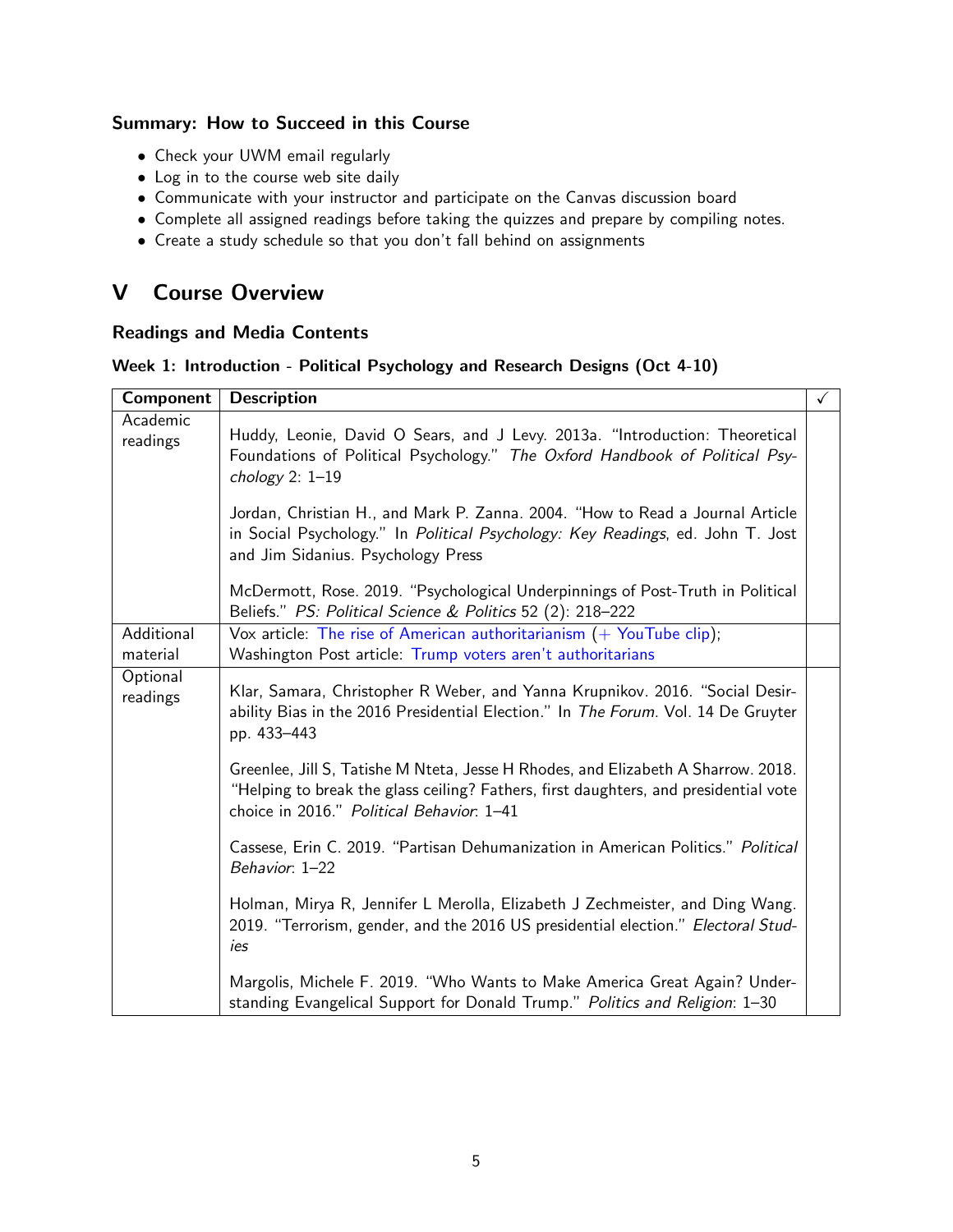<span id="page-5-2"></span><span id="page-5-1"></span><span id="page-5-0"></span>

| Component            | <b>Description</b>                                                                                                                                                                                                                   | $\checkmark$ |
|----------------------|--------------------------------------------------------------------------------------------------------------------------------------------------------------------------------------------------------------------------------------|--------------|
| Academic<br>readings | Converse, Philip E. 1964. "The Nature of Belief Systems in Mass Publics." In<br>Ideology and Discontent, ed. David E. Apter. New York: Free Press                                                                                    |              |
|                      | Zaller, John, and Stanley Feldman. 1992. "A simple theory of the survey response:<br>Answering questions versus revealing preferences." American journal of political<br>science 36 (3): 579-616                                     |              |
|                      | Lodge, Milton, Marco R Steenbergen, and Shawn Brau. 1995. "The responsive<br>voter: Campaign information and the dynamics of candidate evaluation." Amer-<br>ican Political Science Review 89 (2): 309-326                           |              |
| Additional           | Implicit Association Tests: Project Implicit                                                                                                                                                                                         |              |
| material             | NPR Segment: How the concept of implicit bias came into being<br>Vox article: Why the Implicit Associat Test might not work after all                                                                                                |              |
| Optional<br>readings | Iyengar, Shanto, and Sean J Westwood. 2015. "Fear and Loathing Across Party<br>Lines: New Evidence on Group Polarization." American Journal of Political Sci-<br>ence 59 (3): 690-707                                                |              |
|                      | Huddy, Leonie, Lilliana Mason, and Lene Aarge. 2015. "Expressive Partisanship:<br>Campaign Involvement, Political Emotion, and Partisan Identity." American Po-<br>litical Science Review 109 (01): 1-17                             |              |
|                      | Garrett, Kristin N, and Alexa Bankert. 2018. "The Moral Roots of Partisan Di-<br>vision: How Moral Conviction Heightens Affective Polarization." British Journal<br>of Political Science: 1-20                                       |              |
|                      | Mason, Lilliana. 2018. "Ideologues without Issues: The Polarizing Consequences<br>of Ideological Identities." Public Opinion Quarterly 82 (S1): 866-887                                                                              |              |
|                      | Klar, Samara, Yanna Krupnikov, and John Barry Ryan. 2018. "Affective polar-<br>ization or partisan disdain? Untangling a dislike for the opposing party from a<br>dislike of partisanship." Public Opinion Quarterly 82 (2): 379-390 |              |

Week 2: Political Belief Systems and the Nature of Attitudes (Oct 11-17)

Essay assignment (due Oct 17): Describe the differences between the memory-based model of attitudes proposed by [Zaller and Feldman](#page-5-0) [\(1992\)](#page-5-0) and the on-line model described by [Lodge, Steenbergen,](#page-5-1) [and Brau](#page-5-1) [\(1995\)](#page-5-1). What problem is each model trying to address? Which model do you think is more useful in explaining political attitudes and why? How could they be improved?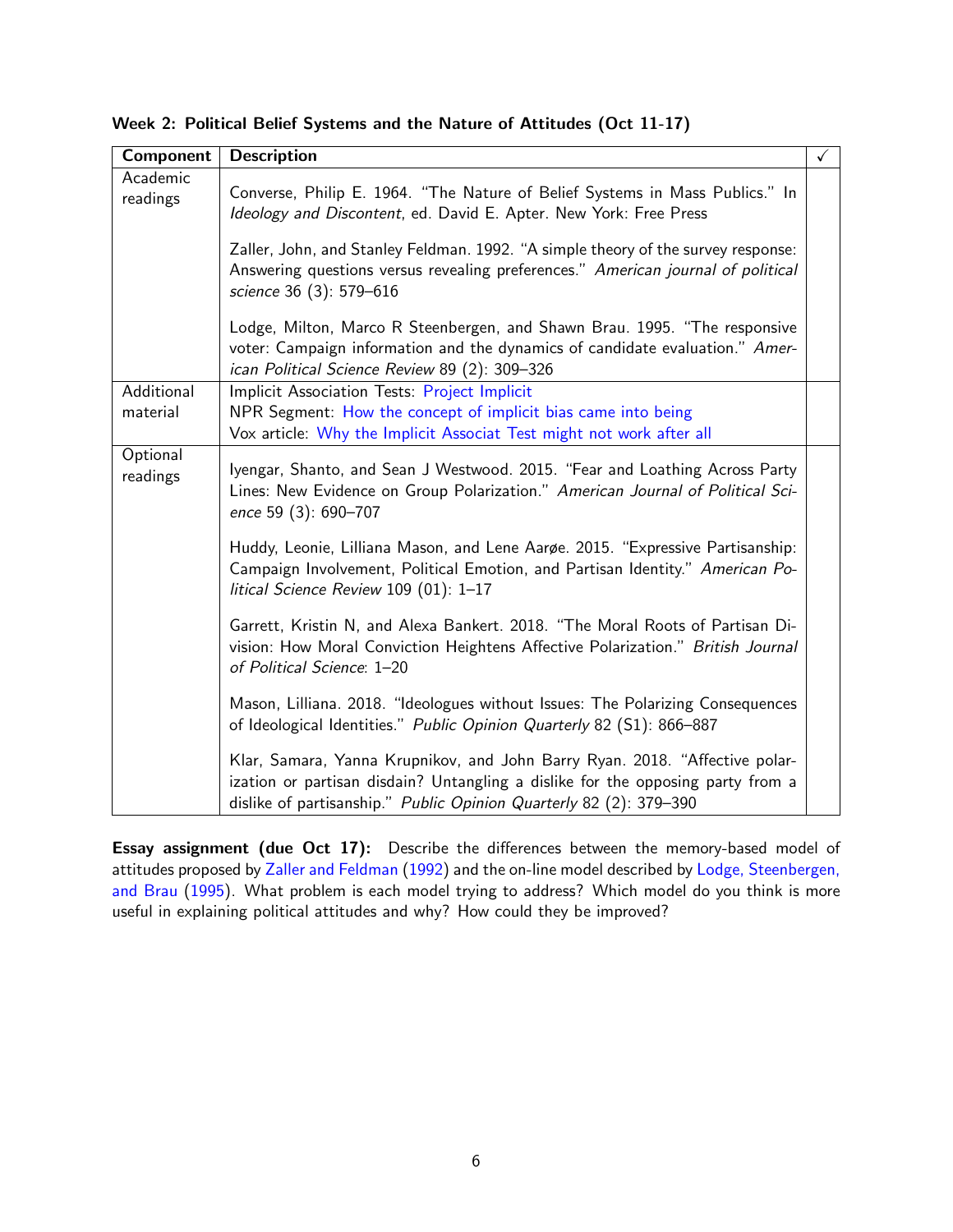<span id="page-6-2"></span><span id="page-6-1"></span><span id="page-6-0"></span>

| Component              | <b>Description</b>                                                                                                                                                                                                                                                                                                                                                                                                                                          | $\checkmark$ |
|------------------------|-------------------------------------------------------------------------------------------------------------------------------------------------------------------------------------------------------------------------------------------------------------------------------------------------------------------------------------------------------------------------------------------------------------------------------------------------------------|--------------|
| Academic<br>readings   | Carney, Dana R, John T Jost, Samuel D Gosling, and Jeff Potter. 2008. "The<br>secret lives of liberals and conservatives: Personality profiles, interaction styles,<br>and the things they leave behind." Political Psychology 29 (6): 807-840<br>Graham, Jesse, Jonathan Haidt, and Brian A. Nosek. 2009. "Liberals and Con-<br>servatives Rely on Different Sets of Moral Foundations." Journal of Personality<br>and Social Psychology 96 (5): 1029-1046 |              |
|                        | Smith, Kevin B., John R. Alford, John R. Hibbing, Nicholas G. Martin, and<br>Peter K. Hatemi. 2017. "Intuitive Ethics and Political Orientations: Testing Moral<br>Foundations as a Theory of Political Ideology." American Journal of Political<br>Science 61 (2): 424-437                                                                                                                                                                                 |              |
| Additional<br>material | TED talk: The moral roots of liberals and conservatives<br>YouTube clip: Genetic and Environmental Transmission of Political Orientation<br>New York Times article: Are our political beliefs encoded in our DNA?<br>Washington Post article: Your genes influence your political views. So what?                                                                                                                                                           |              |
| Optional<br>readings   | Clifford, Scott, Jennifer Jerit, Carlisle Rainey, and Matt Motyl. 2015. "Moral<br>Concerns and Policy Attitudes: Investigating the Influence of Elite Rhetoric."<br>Political Communication 32 (2): 229-248                                                                                                                                                                                                                                                 |              |
|                        | Dawes, Christopher T, Jaime E Settle, Peter John Loewen, Matt McGue, and<br>William G lacono. 2015. "Genes, psychological traits and civic engagement."<br>Philosophical Transactions of the Royal Society B: Biological Sciences 370 (1683):<br>20150015                                                                                                                                                                                                   |              |
|                        | McDermott, Rose, and Peter K Hatemi. 2018. "To Go Forward, We Must Look<br>Back: The Importance of Evolutionary Psychology for Understanding Modern<br>Politics." Evolutionary Psychology 16 (2): 1474704918764506                                                                                                                                                                                                                                          |              |
|                        | Weber, Christopher, and Samara Klar. 2019. "Exploring the psychological foun-<br>dations of ideological and social sorting." Political Psychology 40: 215-243                                                                                                                                                                                                                                                                                               |              |
|                        | Kam, Cindy D., and Maggie Deichert. forthcoming. "Boycotting, Buycotting, and<br>the Psychology of Political Consumerism." The Journal of Politics                                                                                                                                                                                                                                                                                                          |              |

Week 3: Where does ideology come from? (Oct 18-24)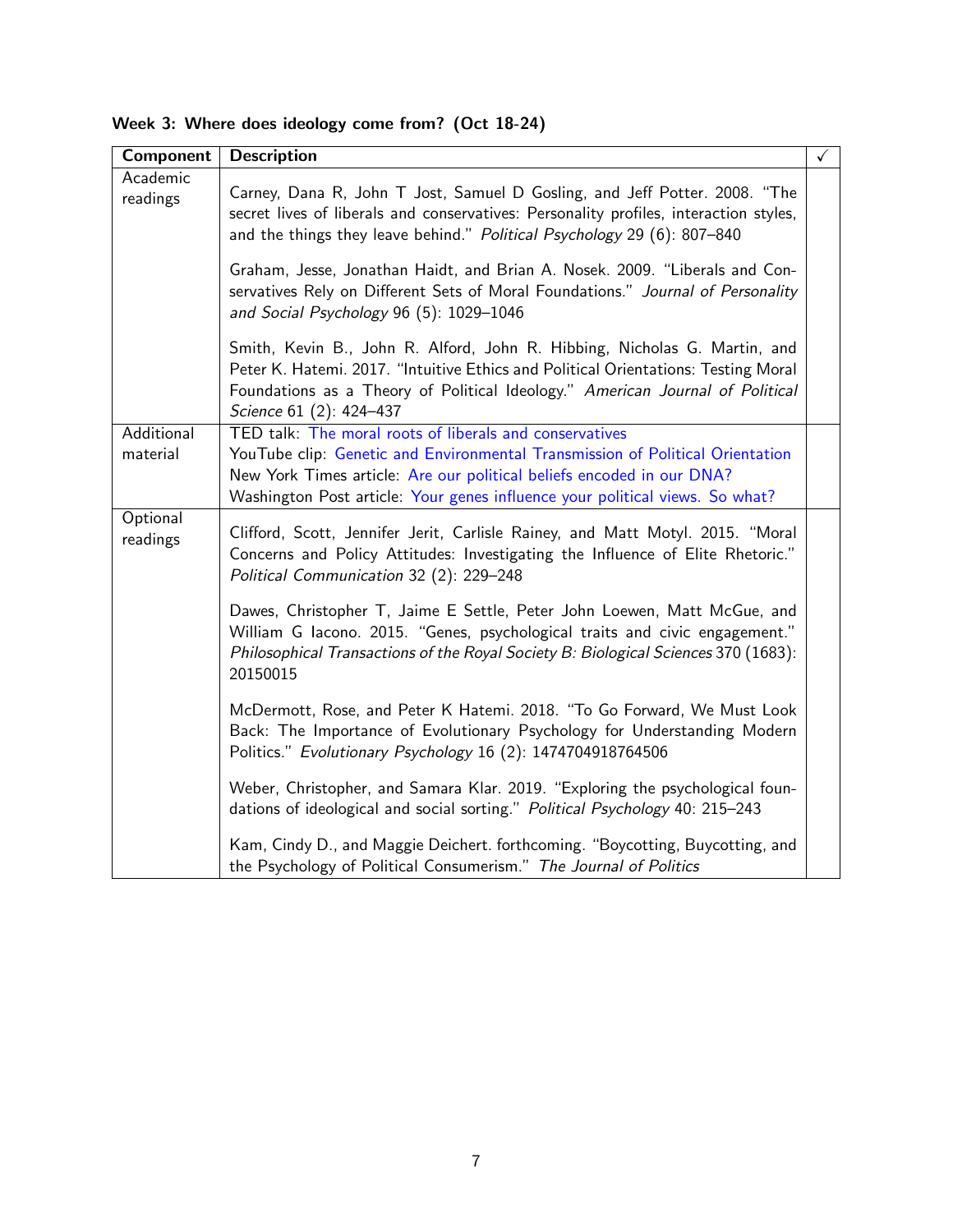<span id="page-7-2"></span><span id="page-7-1"></span><span id="page-7-0"></span>

| Component              | <b>Description</b>                                                                                                                                                                                                                                                  | $\checkmark$ |
|------------------------|---------------------------------------------------------------------------------------------------------------------------------------------------------------------------------------------------------------------------------------------------------------------|--------------|
| Academic<br>readings   | Barabas, Jason, Jennifer Jerit, William Pollock, and Carlisle Rainey. 2014. "The<br>Question(s) of Political Knowledge." American Political Science Review 108 (04):<br>840-855                                                                                     |              |
|                        | Mondak, Jeffery J, and Mary R Anderson. 2004. "The knowledge gap: A reex-<br>amination of gender-based differences in political knowledge." Journal of Politics<br>66 (2): 492-512                                                                                  |              |
|                        | Kuklinski, James H, Paul J Quirk, Jennifer Jerit, David Schwieder, and Robert F<br>Rich. 2000. "Misinformation and the currency of democratic citizenship." Journal<br>of Politics 62 (3): 790-816                                                                  |              |
| Additional<br>material | Political knowledge quiz: What do you know about the US government?<br>Politico article: Americans bomb Pew test of basic political knowledge<br>Vox article: A political theorist's case for letting only the informed vote                                        |              |
| Optional<br>readings   | Thorson, Emily. 2016. "Belief Echoes: The Persistent Effects of Corrected Mis-<br>information." Political Communication 33 (3): 460-480                                                                                                                             |              |
|                        | Jerit, Jennifer, and Jason Barabas. 2017. "Revisiting the Gender Gap in Political<br>Knowledge." Political Behavior 39 (4): 817-838                                                                                                                                 |              |
|                        | Anspach, Nicolas M, and Taylor N Carlson. 2018. "What to believe? Social media<br>commentary and belief in misinformation." Political Behavior: 1-22                                                                                                                |              |
|                        | Flynn, DJ, and Yanna Krupnikov. 2019. "Misinformation and the Justification<br>of Socially Undesirable Preferences." Journal of Experimental Political Science<br>$6(1): 5-16$                                                                                      |              |
|                        | Pingree, Raymond J, Brian Watson, Mingxiao Sui, Kathleen Searles, Nathan P<br>Kalmoe, Joshua P Darr, Martina Santia, and Kirill Bryanov. 2018. "Checking<br>facts and fighting back: Why journalists should defend their profession." PloS<br>one 13 (12): e0208600 |              |

Week 4: What do people know about politics? (Oct 25 - Oct 31)

Essay assignment (due Oct 31): Discuss the main points of the articles by [Carney et al.](#page-6-0) [\(2008\)](#page-6-0), [Graham, Haidt, and Nosek](#page-6-1) [\(2009\)](#page-6-1), and [Smith et al.](#page-6-2) [\(2017\)](#page-6-2). Do you think they are compatible or do they represent competing perspectives? Are ideologies shaped by our (moral) values or could it be the other way around? What role could political sophistication play in this context?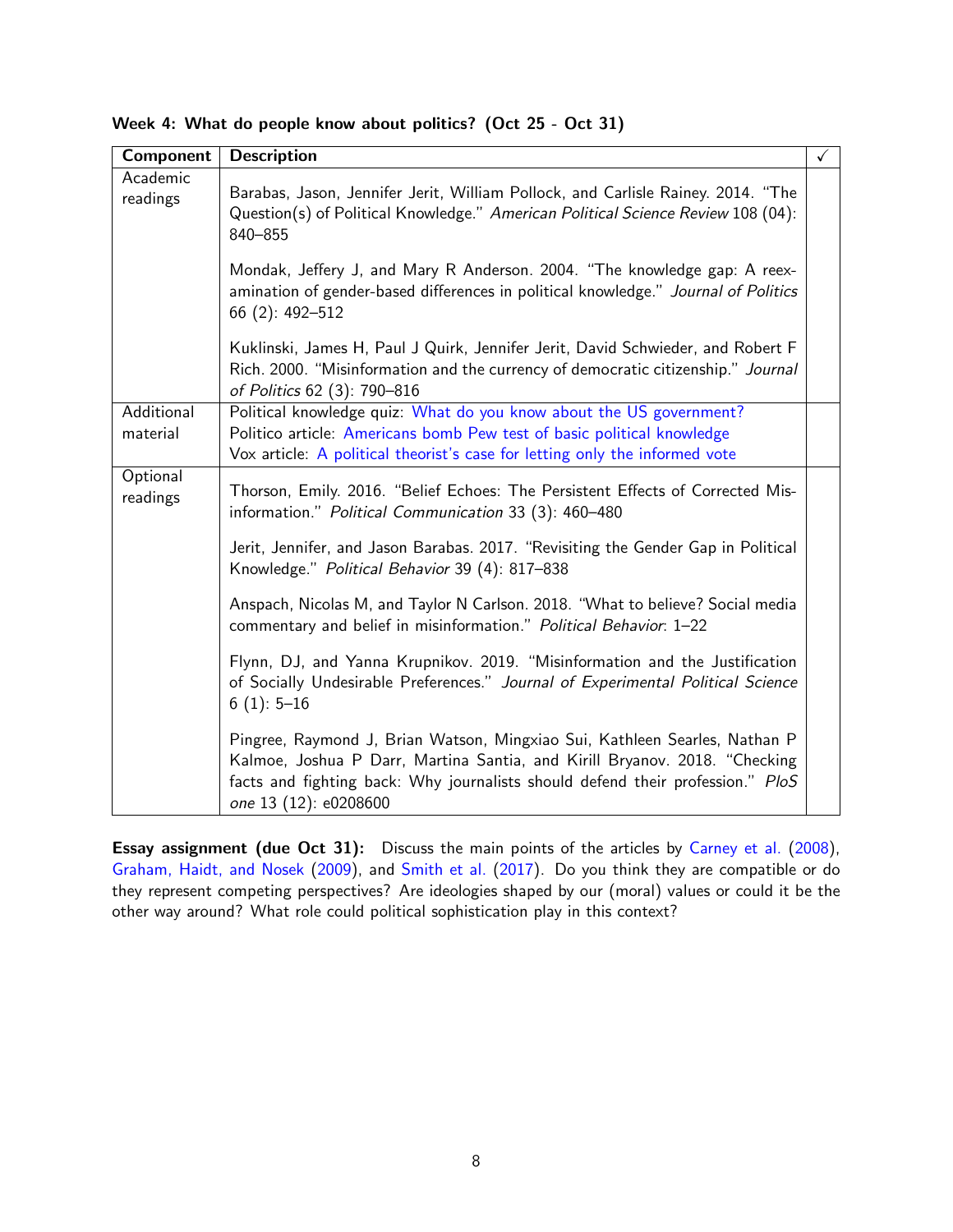<span id="page-8-2"></span><span id="page-8-1"></span><span id="page-8-0"></span>

| Component              | <b>Description</b>                                                                                                                                                                                                                                                         | $\checkmark$ |
|------------------------|----------------------------------------------------------------------------------------------------------------------------------------------------------------------------------------------------------------------------------------------------------------------------|--------------|
| Academic<br>readings   | Taber, Charles S., and Milton Lodge. 2006. "Motivated skepticism in the evalu-<br>ation of political beliefs." American Journal of Political Science 50 (3): 755-769                                                                                                       |              |
|                        | Valentino, Nicholas A., Vincent L. Hutchings, Antoine J. Banks, and Anne K.<br>Davis. 2008. "Is a worried citizen a good citizen? Emotions, political information<br>seeking, and learning via the Internet." Political Psychology 29 (2): 247-273                         |              |
|                        | Jost, John T, H Hannah Nam, David M Amodio, and Jay J Van Bavel. 2014.<br>"Political Neuroscience: The Beginning of a Beautiful Friendship." Political Psy-<br>chology 35 (S1): 3-42                                                                                       |              |
| Additional<br>material | YouTube clip: Are your political opinions as rational as you think?<br>TED talk: Why you think you're right - even if you're wrong<br>The Atlantic article: Insider the political brain<br>Mother Jones article: The science of why we don't believe science               |              |
| Optional<br>readings   | Albertson, Bethany, and Joshua William Busby. 2015. "Hearts or minds? Iden-<br>tifying persuasive messages on climate change." Research & Politics 2 (1):<br>2053168015577712                                                                                              |              |
|                        | Clifford, Scott, and Jennifer Jerit. 2018. "Disgust, Anxiety, and Political Learning<br>in the Face of Threat." American Journal of Political Science (forthcoming):<br>https://doi.org/10.1111/ajps.12350                                                                 |              |
|                        | Kam, Cindy D. 2019. "Infectious Disease, Disgust, and Imagining the Other."<br>The Journal of Politics 81 (4)                                                                                                                                                              |              |
|                        | Darr, Joshua P, Nathan P Kalmoe, Kathleen Searles, Mingxiao Sui, Raymond J<br>Pingree, Brian K Watson, Kirill Bryanov, and Martina Santia. 2019. "Collision<br>with Collusion: Partisan Reaction to the Trump-Russia Scandal." Perspectives on<br>Politics 17 (3): 772-787 |              |
|                        | Boydstun, Amber E, Alison Ledgerwood, and Jehan Sparks. 2019. "A negativity<br>bias in reframing shapes political preferences even in partisan contexts." Social<br>Psychological and Personality Science 10 (1): 53-61                                                    |              |

Week 5: How do people think about politics? (Nov 1-7)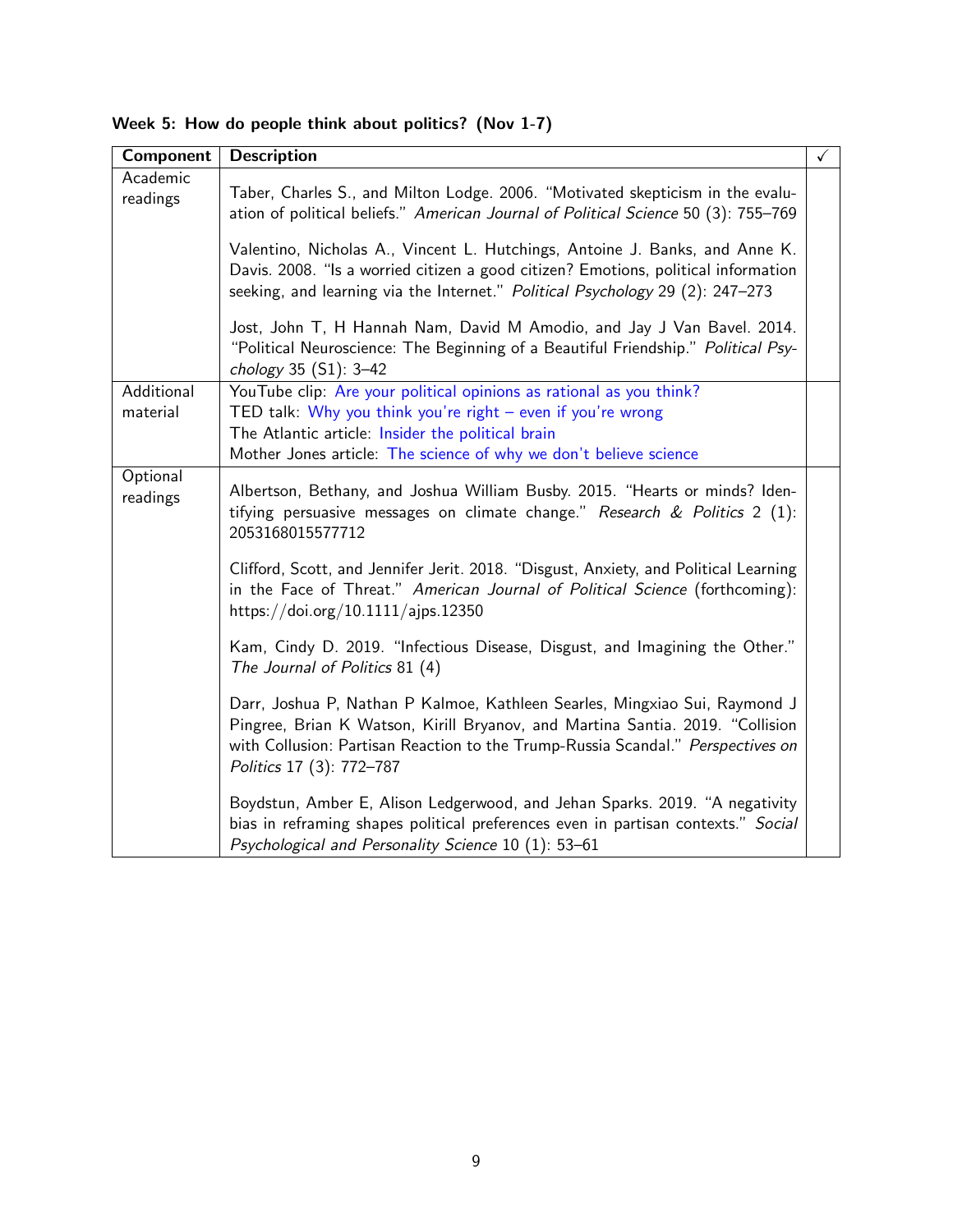<span id="page-9-2"></span><span id="page-9-1"></span><span id="page-9-0"></span>

| Component            | <b>Description</b>                                                                                                                                                                                                                                                                   | $\checkmark$ |
|----------------------|--------------------------------------------------------------------------------------------------------------------------------------------------------------------------------------------------------------------------------------------------------------------------------------|--------------|
| Academic<br>readings | Lenz, Gabriel S. 2009. "Learning and opinion change, not priming: Reconsidering<br>the priming hypothesis." American Journal of Political Science 53 (4): 821-837                                                                                                                    |              |
|                      | Stroud, Natalie Jomini. 2010. "Polarization and partisan selective exposure."<br>Journal of Communication 60 (3): 556-576                                                                                                                                                            |              |
|                      | Klar, Samara. 2014. "Partisanship in a social setting." American Journal of Po-<br>litical Science 58 (3): 687-704                                                                                                                                                                   |              |
| Additional           | NPR segment: How to spot misinformation                                                                                                                                                                                                                                              |              |
| material             | The New Yorker podcast: How Facebook continues to spread fake news<br>Vox article: YouTube has a big climate misinformation problem it can't solve                                                                                                                                   |              |
| Optional<br>readings | Dunaway, Johanna, Kathleen Searles, Mingxiao Sui, and Newly Paul. 2018. "News<br>attention in a mobile era." Journal of Computer-Mediated Communication 23 (2):<br>$107 - 124$                                                                                                       |              |
|                      | Boydstun, Amber E, Benjamin Highton, and Suzanna Linn. 2018. "Assessing the<br>Relationship between Economic News Coverage and Mass Economic Attitudes."<br>Political Research Quarterly 71 (4): 989-1000                                                                            |              |
|                      | Druckman, James N, Matthew S Levendusky, and Audrey McLain. 2018. "No<br>Need to Watch: How the Effects of Partisan Media Can Spread via Interpersonal<br>Discussions." American Journal of Political Science 62 (1): 99-112                                                         |              |
|                      | Settle, Jaime E, and Taylor N Carlson. 2019. "Opting out of political discussions."<br>Political Communication: 1-21                                                                                                                                                                 |              |
|                      | Jost, John T, Pablo Barberá, Richard Bonneau, Melanie Langer, Megan Met-<br>zger, Jonathan Nagler, Joanna Sterling, and Joshua A Tucker. 2018. "How social<br>media facilitates political protest: Information, motivation, and social networks."<br>Political psychology 39: 85-118 |              |

Week 6: Media Effects, Political Communication and Social Interaction (Nov 8-14)

Research Poster (due Nov 14): Choose a recent research article from the optional academic readings that is most interesting to you (the article can be from any week). What are the main points discussed by the authors? What question are they trying to answer and do they succeed? Given the results presented in the paper, what are new or open questions related to the issue? State a clear hypothesis for a follow-up research project and describe how you could you test it empirically.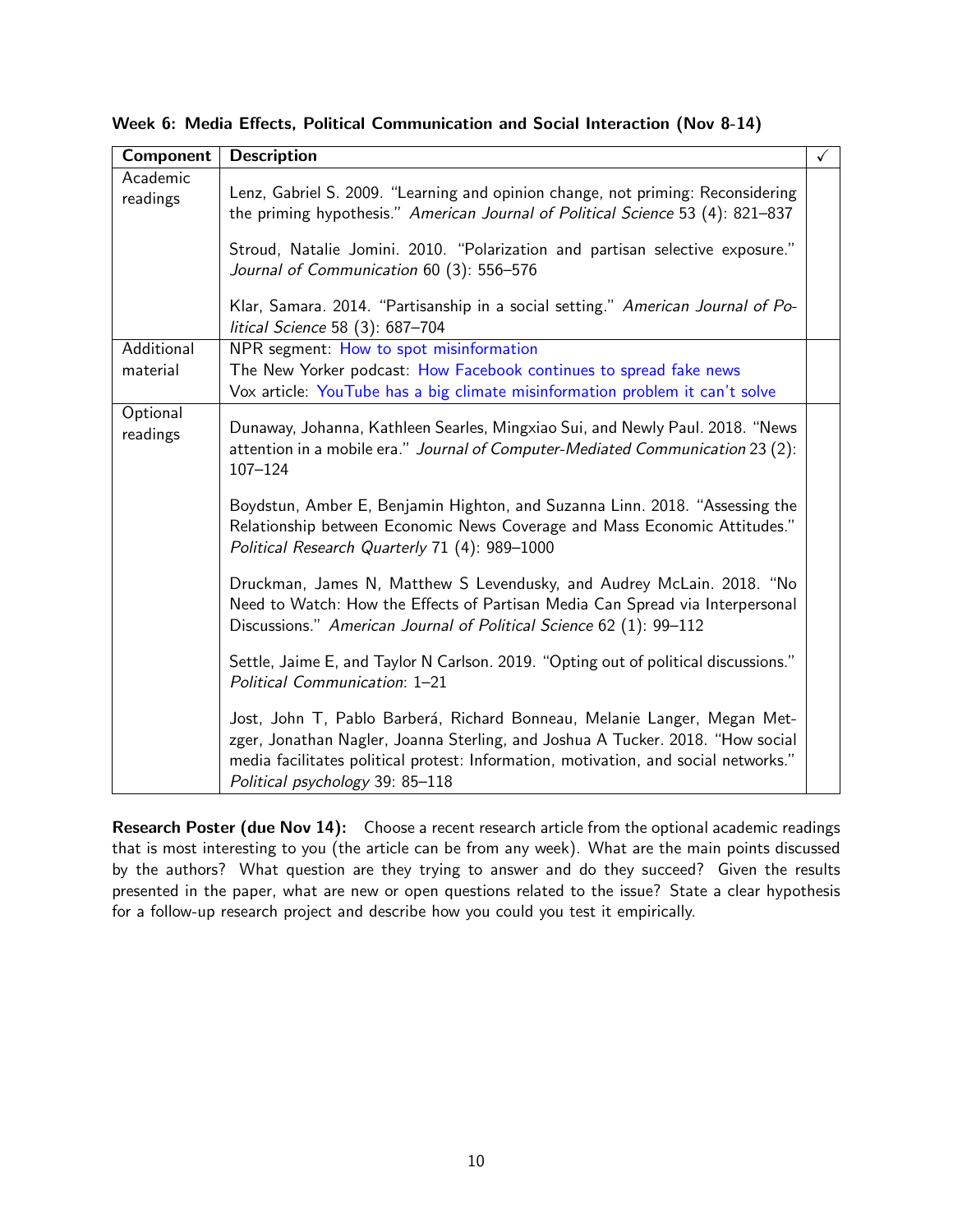## Weekly Assignment Overview

| <b>Assignment</b> | <b>Description</b>                                                                                         | <b>Due</b>                                                                                                                                                                                                                                                                                                                                                                                                                                                                                                                                                                                                                                                                                                                                                                                                                                                                                                                                                                                                                                                                                                                                                                                                                                                                                                                                                                                                                                                                                                                                                                                                                                                                                                                                                                                                                                                                                                      | ✓                                                                                              |
|-------------------|------------------------------------------------------------------------------------------------------------|-----------------------------------------------------------------------------------------------------------------------------------------------------------------------------------------------------------------------------------------------------------------------------------------------------------------------------------------------------------------------------------------------------------------------------------------------------------------------------------------------------------------------------------------------------------------------------------------------------------------------------------------------------------------------------------------------------------------------------------------------------------------------------------------------------------------------------------------------------------------------------------------------------------------------------------------------------------------------------------------------------------------------------------------------------------------------------------------------------------------------------------------------------------------------------------------------------------------------------------------------------------------------------------------------------------------------------------------------------------------------------------------------------------------------------------------------------------------------------------------------------------------------------------------------------------------------------------------------------------------------------------------------------------------------------------------------------------------------------------------------------------------------------------------------------------------------------------------------------------------------------------------------------------------|------------------------------------------------------------------------------------------------|
| Discussion        | Compare the perspectives described in the Vox arti-                                                        | Oct 8                                                                                                                                                                                                                                                                                                                                                                                                                                                                                                                                                                                                                                                                                                                                                                                                                                                                                                                                                                                                                                                                                                                                                                                                                                                                                                                                                                                                                                                                                                                                                                                                                                                                                                                                                                                                                                                                                                           |                                                                                                |
|                   | cle and the Washington Post article on Authoritari-                                                        |                                                                                                                                                                                                                                                                                                                                                                                                                                                                                                                                                                                                                                                                                                                                                                                                                                                                                                                                                                                                                                                                                                                                                                                                                                                                                                                                                                                                                                                                                                                                                                                                                                                                                                                                                                                                                                                                                                                 |                                                                                                |
|                   | anism and Trump support. Do you think the argu-                                                            |                                                                                                                                                                                                                                                                                                                                                                                                                                                                                                                                                                                                                                                                                                                                                                                                                                                                                                                                                                                                                                                                                                                                                                                                                                                                                                                                                                                                                                                                                                                                                                                                                                                                                                                                                                                                                                                                                                                 |                                                                                                |
|                   |                                                                                                            |                                                                                                                                                                                                                                                                                                                                                                                                                                                                                                                                                                                                                                                                                                                                                                                                                                                                                                                                                                                                                                                                                                                                                                                                                                                                                                                                                                                                                                                                                                                                                                                                                                                                                                                                                                                                                                                                                                                 |                                                                                                |
|                   | Why or why not?                                                                                            |                                                                                                                                                                                                                                                                                                                                                                                                                                                                                                                                                                                                                                                                                                                                                                                                                                                                                                                                                                                                                                                                                                                                                                                                                                                                                                                                                                                                                                                                                                                                                                                                                                                                                                                                                                                                                                                                                                                 |                                                                                                |
| Quiz              | Questions on Huddy, Sears, and Levy (2013a), Jor-                                                          | Oct 10                                                                                                                                                                                                                                                                                                                                                                                                                                                                                                                                                                                                                                                                                                                                                                                                                                                                                                                                                                                                                                                                                                                                                                                                                                                                                                                                                                                                                                                                                                                                                                                                                                                                                                                                                                                                                                                                                                          |                                                                                                |
|                   |                                                                                                            |                                                                                                                                                                                                                                                                                                                                                                                                                                                                                                                                                                                                                                                                                                                                                                                                                                                                                                                                                                                                                                                                                                                                                                                                                                                                                                                                                                                                                                                                                                                                                                                                                                                                                                                                                                                                                                                                                                                 |                                                                                                |
|                   |                                                                                                            |                                                                                                                                                                                                                                                                                                                                                                                                                                                                                                                                                                                                                                                                                                                                                                                                                                                                                                                                                                                                                                                                                                                                                                                                                                                                                                                                                                                                                                                                                                                                                                                                                                                                                                                                                                                                                                                                                                                 |                                                                                                |
|                   |                                                                                                            |                                                                                                                                                                                                                                                                                                                                                                                                                                                                                                                                                                                                                                                                                                                                                                                                                                                                                                                                                                                                                                                                                                                                                                                                                                                                                                                                                                                                                                                                                                                                                                                                                                                                                                                                                                                                                                                                                                                 |                                                                                                |
|                   |                                                                                                            |                                                                                                                                                                                                                                                                                                                                                                                                                                                                                                                                                                                                                                                                                                                                                                                                                                                                                                                                                                                                                                                                                                                                                                                                                                                                                                                                                                                                                                                                                                                                                                                                                                                                                                                                                                                                                                                                                                                 |                                                                                                |
|                   |                                                                                                            |                                                                                                                                                                                                                                                                                                                                                                                                                                                                                                                                                                                                                                                                                                                                                                                                                                                                                                                                                                                                                                                                                                                                                                                                                                                                                                                                                                                                                                                                                                                                                                                                                                                                                                                                                                                                                                                                                                                 |                                                                                                |
|                   |                                                                                                            |                                                                                                                                                                                                                                                                                                                                                                                                                                                                                                                                                                                                                                                                                                                                                                                                                                                                                                                                                                                                                                                                                                                                                                                                                                                                                                                                                                                                                                                                                                                                                                                                                                                                                                                                                                                                                                                                                                                 |                                                                                                |
|                   |                                                                                                            |                                                                                                                                                                                                                                                                                                                                                                                                                                                                                                                                                                                                                                                                                                                                                                                                                                                                                                                                                                                                                                                                                                                                                                                                                                                                                                                                                                                                                                                                                                                                                                                                                                                                                                                                                                                                                                                                                                                 |                                                                                                |
|                   |                                                                                                            |                                                                                                                                                                                                                                                                                                                                                                                                                                                                                                                                                                                                                                                                                                                                                                                                                                                                                                                                                                                                                                                                                                                                                                                                                                                                                                                                                                                                                                                                                                                                                                                                                                                                                                                                                                                                                                                                                                                 |                                                                                                |
|                   |                                                                                                            |                                                                                                                                                                                                                                                                                                                                                                                                                                                                                                                                                                                                                                                                                                                                                                                                                                                                                                                                                                                                                                                                                                                                                                                                                                                                                                                                                                                                                                                                                                                                                                                                                                                                                                                                                                                                                                                                                                                 |                                                                                                |
|                   |                                                                                                            |                                                                                                                                                                                                                                                                                                                                                                                                                                                                                                                                                                                                                                                                                                                                                                                                                                                                                                                                                                                                                                                                                                                                                                                                                                                                                                                                                                                                                                                                                                                                                                                                                                                                                                                                                                                                                                                                                                                 |                                                                                                |
|                   |                                                                                                            |                                                                                                                                                                                                                                                                                                                                                                                                                                                                                                                                                                                                                                                                                                                                                                                                                                                                                                                                                                                                                                                                                                                                                                                                                                                                                                                                                                                                                                                                                                                                                                                                                                                                                                                                                                                                                                                                                                                 |                                                                                                |
|                   |                                                                                                            |                                                                                                                                                                                                                                                                                                                                                                                                                                                                                                                                                                                                                                                                                                                                                                                                                                                                                                                                                                                                                                                                                                                                                                                                                                                                                                                                                                                                                                                                                                                                                                                                                                                                                                                                                                                                                                                                                                                 |                                                                                                |
|                   |                                                                                                            |                                                                                                                                                                                                                                                                                                                                                                                                                                                                                                                                                                                                                                                                                                                                                                                                                                                                                                                                                                                                                                                                                                                                                                                                                                                                                                                                                                                                                                                                                                                                                                                                                                                                                                                                                                                                                                                                                                                 |                                                                                                |
|                   |                                                                                                            |                                                                                                                                                                                                                                                                                                                                                                                                                                                                                                                                                                                                                                                                                                                                                                                                                                                                                                                                                                                                                                                                                                                                                                                                                                                                                                                                                                                                                                                                                                                                                                                                                                                                                                                                                                                                                                                                                                                 |                                                                                                |
|                   |                                                                                                            |                                                                                                                                                                                                                                                                                                                                                                                                                                                                                                                                                                                                                                                                                                                                                                                                                                                                                                                                                                                                                                                                                                                                                                                                                                                                                                                                                                                                                                                                                                                                                                                                                                                                                                                                                                                                                                                                                                                 |                                                                                                |
|                   |                                                                                                            |                                                                                                                                                                                                                                                                                                                                                                                                                                                                                                                                                                                                                                                                                                                                                                                                                                                                                                                                                                                                                                                                                                                                                                                                                                                                                                                                                                                                                                                                                                                                                                                                                                                                                                                                                                                                                                                                                                                 |                                                                                                |
|                   |                                                                                                            |                                                                                                                                                                                                                                                                                                                                                                                                                                                                                                                                                                                                                                                                                                                                                                                                                                                                                                                                                                                                                                                                                                                                                                                                                                                                                                                                                                                                                                                                                                                                                                                                                                                                                                                                                                                                                                                                                                                 |                                                                                                |
|                   |                                                                                                            |                                                                                                                                                                                                                                                                                                                                                                                                                                                                                                                                                                                                                                                                                                                                                                                                                                                                                                                                                                                                                                                                                                                                                                                                                                                                                                                                                                                                                                                                                                                                                                                                                                                                                                                                                                                                                                                                                                                 |                                                                                                |
|                   |                                                                                                            |                                                                                                                                                                                                                                                                                                                                                                                                                                                                                                                                                                                                                                                                                                                                                                                                                                                                                                                                                                                                                                                                                                                                                                                                                                                                                                                                                                                                                                                                                                                                                                                                                                                                                                                                                                                                                                                                                                                 |                                                                                                |
|                   |                                                                                                            |                                                                                                                                                                                                                                                                                                                                                                                                                                                                                                                                                                                                                                                                                                                                                                                                                                                                                                                                                                                                                                                                                                                                                                                                                                                                                                                                                                                                                                                                                                                                                                                                                                                                                                                                                                                                                                                                                                                 |                                                                                                |
|                   |                                                                                                            |                                                                                                                                                                                                                                                                                                                                                                                                                                                                                                                                                                                                                                                                                                                                                                                                                                                                                                                                                                                                                                                                                                                                                                                                                                                                                                                                                                                                                                                                                                                                                                                                                                                                                                                                                                                                                                                                                                                 |                                                                                                |
|                   |                                                                                                            |                                                                                                                                                                                                                                                                                                                                                                                                                                                                                                                                                                                                                                                                                                                                                                                                                                                                                                                                                                                                                                                                                                                                                                                                                                                                                                                                                                                                                                                                                                                                                                                                                                                                                                                                                                                                                                                                                                                 |                                                                                                |
|                   |                                                                                                            |                                                                                                                                                                                                                                                                                                                                                                                                                                                                                                                                                                                                                                                                                                                                                                                                                                                                                                                                                                                                                                                                                                                                                                                                                                                                                                                                                                                                                                                                                                                                                                                                                                                                                                                                                                                                                                                                                                                 |                                                                                                |
|                   |                                                                                                            |                                                                                                                                                                                                                                                                                                                                                                                                                                                                                                                                                                                                                                                                                                                                                                                                                                                                                                                                                                                                                                                                                                                                                                                                                                                                                                                                                                                                                                                                                                                                                                                                                                                                                                                                                                                                                                                                                                                 |                                                                                                |
|                   |                                                                                                            |                                                                                                                                                                                                                                                                                                                                                                                                                                                                                                                                                                                                                                                                                                                                                                                                                                                                                                                                                                                                                                                                                                                                                                                                                                                                                                                                                                                                                                                                                                                                                                                                                                                                                                                                                                                                                                                                                                                 |                                                                                                |
|                   |                                                                                                            |                                                                                                                                                                                                                                                                                                                                                                                                                                                                                                                                                                                                                                                                                                                                                                                                                                                                                                                                                                                                                                                                                                                                                                                                                                                                                                                                                                                                                                                                                                                                                                                                                                                                                                                                                                                                                                                                                                                 |                                                                                                |
|                   |                                                                                                            |                                                                                                                                                                                                                                                                                                                                                                                                                                                                                                                                                                                                                                                                                                                                                                                                                                                                                                                                                                                                                                                                                                                                                                                                                                                                                                                                                                                                                                                                                                                                                                                                                                                                                                                                                                                                                                                                                                                 |                                                                                                |
|                   |                                                                                                            |                                                                                                                                                                                                                                                                                                                                                                                                                                                                                                                                                                                                                                                                                                                                                                                                                                                                                                                                                                                                                                                                                                                                                                                                                                                                                                                                                                                                                                                                                                                                                                                                                                                                                                                                                                                                                                                                                                                 |                                                                                                |
|                   |                                                                                                            |                                                                                                                                                                                                                                                                                                                                                                                                                                                                                                                                                                                                                                                                                                                                                                                                                                                                                                                                                                                                                                                                                                                                                                                                                                                                                                                                                                                                                                                                                                                                                                                                                                                                                                                                                                                                                                                                                                                 |                                                                                                |
|                   |                                                                                                            |                                                                                                                                                                                                                                                                                                                                                                                                                                                                                                                                                                                                                                                                                                                                                                                                                                                                                                                                                                                                                                                                                                                                                                                                                                                                                                                                                                                                                                                                                                                                                                                                                                                                                                                                                                                                                                                                                                                 |                                                                                                |
|                   |                                                                                                            |                                                                                                                                                                                                                                                                                                                                                                                                                                                                                                                                                                                                                                                                                                                                                                                                                                                                                                                                                                                                                                                                                                                                                                                                                                                                                                                                                                                                                                                                                                                                                                                                                                                                                                                                                                                                                                                                                                                 |                                                                                                |
|                   |                                                                                                            |                                                                                                                                                                                                                                                                                                                                                                                                                                                                                                                                                                                                                                                                                                                                                                                                                                                                                                                                                                                                                                                                                                                                                                                                                                                                                                                                                                                                                                                                                                                                                                                                                                                                                                                                                                                                                                                                                                                 |                                                                                                |
|                   |                                                                                                            |                                                                                                                                                                                                                                                                                                                                                                                                                                                                                                                                                                                                                                                                                                                                                                                                                                                                                                                                                                                                                                                                                                                                                                                                                                                                                                                                                                                                                                                                                                                                                                                                                                                                                                                                                                                                                                                                                                                 |                                                                                                |
|                   |                                                                                                            |                                                                                                                                                                                                                                                                                                                                                                                                                                                                                                                                                                                                                                                                                                                                                                                                                                                                                                                                                                                                                                                                                                                                                                                                                                                                                                                                                                                                                                                                                                                                                                                                                                                                                                                                                                                                                                                                                                                 |                                                                                                |
|                   |                                                                                                            |                                                                                                                                                                                                                                                                                                                                                                                                                                                                                                                                                                                                                                                                                                                                                                                                                                                                                                                                                                                                                                                                                                                                                                                                                                                                                                                                                                                                                                                                                                                                                                                                                                                                                                                                                                                                                                                                                                                 |                                                                                                |
|                   |                                                                                                            |                                                                                                                                                                                                                                                                                                                                                                                                                                                                                                                                                                                                                                                                                                                                                                                                                                                                                                                                                                                                                                                                                                                                                                                                                                                                                                                                                                                                                                                                                                                                                                                                                                                                                                                                                                                                                                                                                                                 |                                                                                                |
|                   | Discussion<br>Quiz<br>Discussion<br>Quiz<br>Discussion<br>Quiz<br>Discussion<br>Quiz<br>Discussion<br>Quiz | ment in the Washington Post article is convincing?<br>dan and Zanna (2004), and McDermott (2019)<br>Complete two implicit association tests on Project<br>Implicit and describe the task. What is being mea-<br>sured and how? Do you think it is a useful approach?<br>Why or why not? How could such a method help us<br>study political attitudes?<br>Questions on Converse (1964), Zaller and Feldman<br>(1992), and Lodge, Steenbergen, and Brau (1995)<br>Compare the arguments on genes and politics in the<br>New York Times and the Washington Post. Do you<br>agree with Larry Bartels' critique? Should we focus<br>on genetic determinants of political attitudes or a<br>are environmental factors more important?<br>Questions on Carney et al. (2008), Graham, Haidt,<br>and Nosek (2009), and Smith et al. (2017)<br>Complete the political knowledge quiz and read the<br>articles on Politico and Vox. What do citizens need<br>to know to participate effectively in politics? Do our<br>measures capture the most important aspects? If<br>not, what are they missing? How can democracy<br>work if people are not fully informed?<br>Questions on Barabas et al. (2014), Mondak and<br>Anderson (2004), and Kuklinski et al. (2000)<br>Does motivated reasoning provide a sufficient expla-<br>nation for the level of polarization in today's politics?<br>How can we achieve compromise instead of growing<br>disagreement?<br>Questions on Taber and Lodge (2006), Valentino<br>et al. (2008), and Jost et al. (2014)<br>Find a recent fake news article and post a link on the<br>discussion board. Describe how the article may af-<br>fect people's attitudes from different theoretical per-<br>spectives. How could social networks and political<br>discussion mitigate or exacerbate the effects of fake<br>news?<br>Questions on Lenz (2009), Stroud (2010), and Klar<br>(2014) | Oct 15<br>Oct 17<br>Oct 22<br>Oct 24<br>Oct 29<br>Oct 31<br>Nov 5<br>Nov 7<br>Nov 12<br>Nov 14 |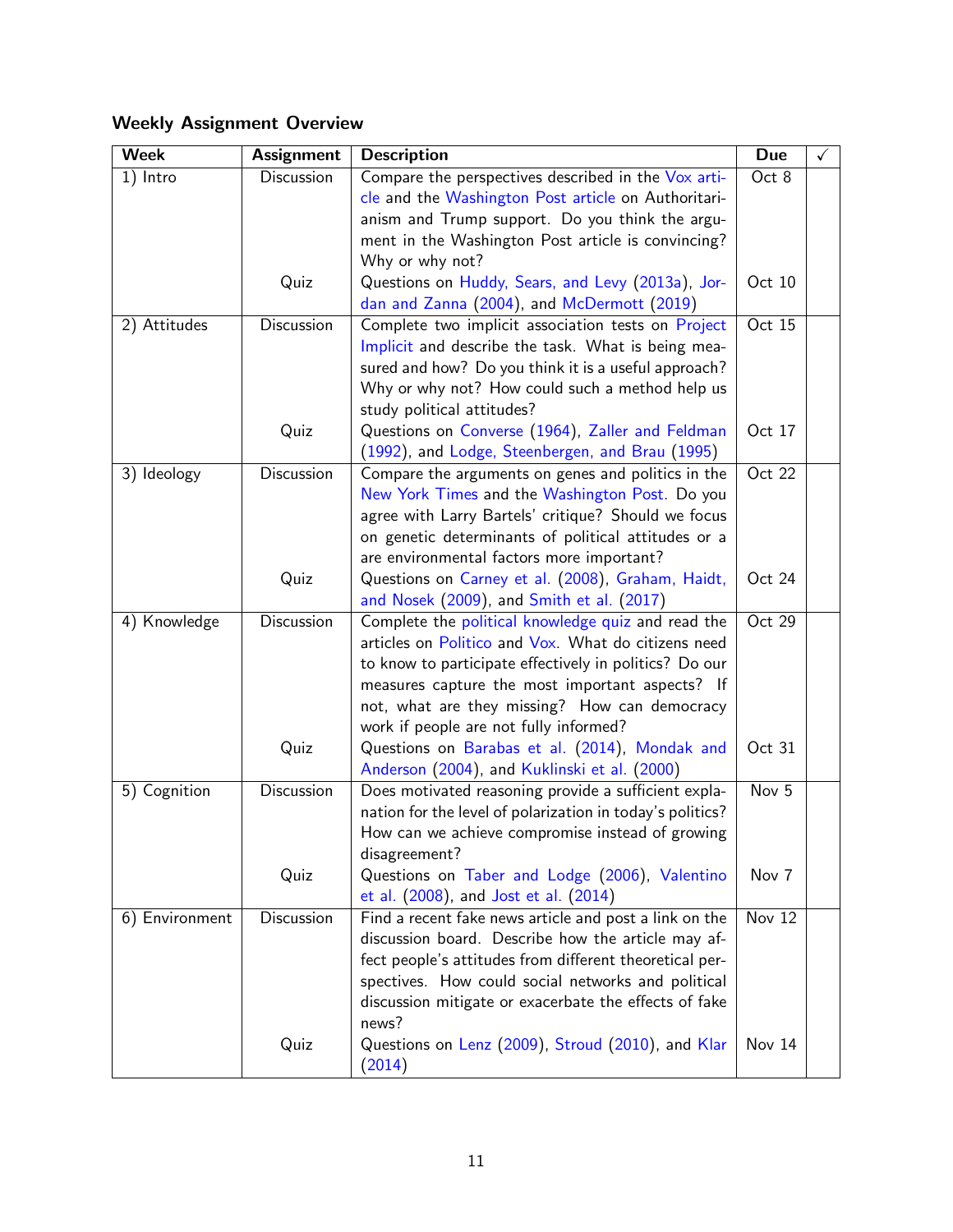## VI University Policies

## Drop and Add dates

Please see the following website for full details on the types of withdrawals that are available: <https://uwm.edu/onestop/dates-and-deadlines/interactive-adddrop-calendar/>

## Academic Integrity

No form of academic dishonesty will be tolerated. The University of Wisconsin-Milwaukee has detailed its policies on academic integrity ([http://uwm.edu/academicaffairs/facultystaff/policies/](http://uwm.edu/academicaffairs/facultystaff/policies/academic-misconduct/) [academic-misconduct/](http://uwm.edu/academicaffairs/facultystaff/policies/academic-misconduct/)). You should acquaint yourself with policies concerning cheating, fabrication, plagiarism, and academic interference. Any submission of work in this course constitutes a certificate that the work complies with university policies on academic integrity.

## Student Disabilities

The University of Wisconsin-Milwaukee supports the right of all enrolled students to a full and equal educational opportunity. The Americans with Disabilities Act (ADA), Wisconsin State Statute (36.12) require that students with disabilities be reasonably accommodated in instruction and campus life. Reasonable accommodations for students with disabilities is a shared faculty and student responsibility. Students are expected to inform me of their need for instructional accommodations by the end of the third week of the semester, or as soon as possible after a disability has been incurred or recognized. I, will work either directly with you or in coordination with the Accessibility Resource Center to identify and provide reasonable instructional accommodations. Disability information, including instructional accommodations as part of a student's educational record, is confidential and protected under FERPA. Please also see <http://uwm.edu/arc/> for further information.

## Other Policies

The University of Wisconsin-Milwaukee has several additional policies concerning issues such as accommodations for religious observances, students called to active military duty, discriminatory conduct, or sexual harassment available for you here: <https://uwm.edu/secu/syllabus-links/>. I strongly encourage you to access this link and familiarize yourself with these policies and procedures.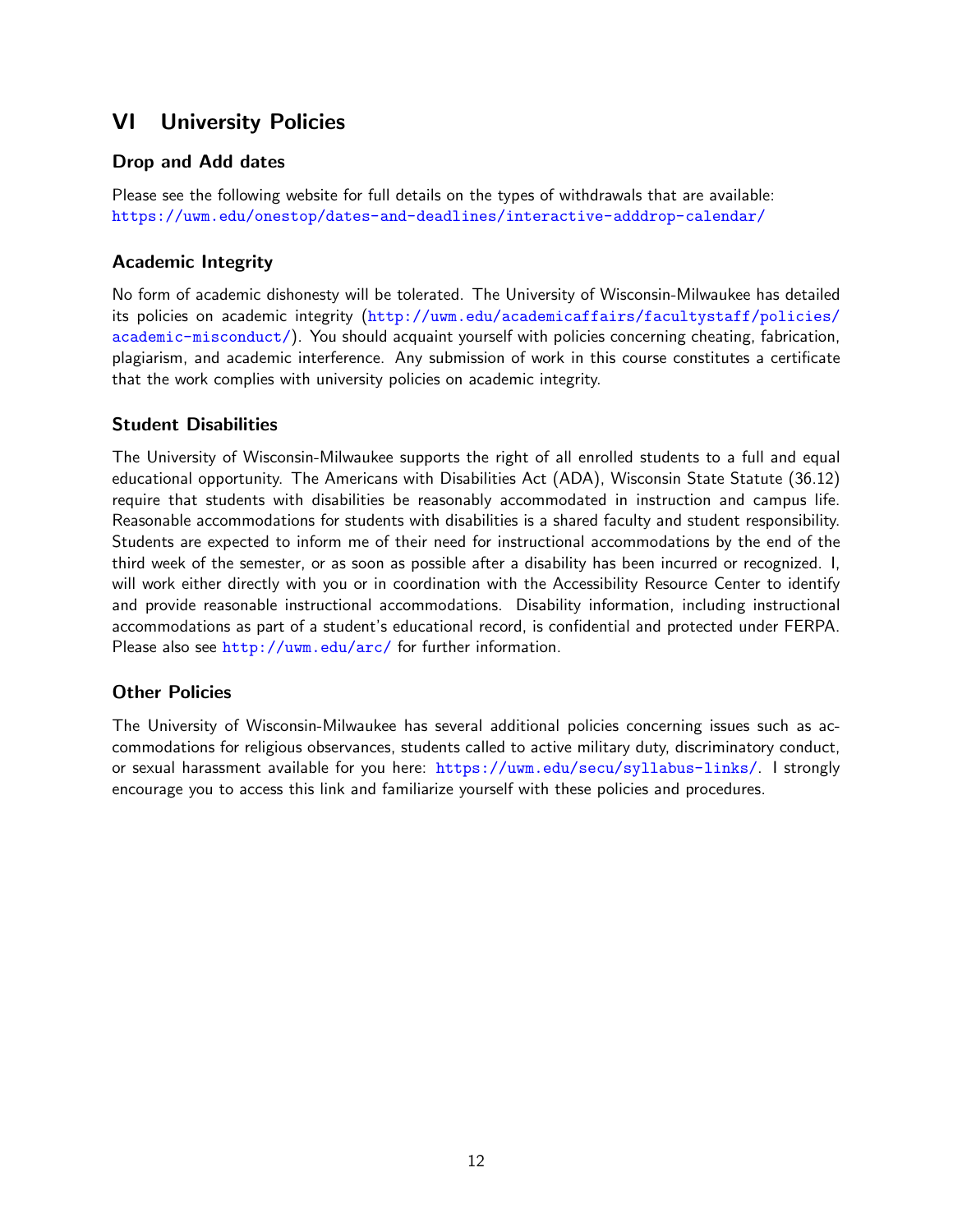## References

- Albertson, Bethany, and Joshua William Busby. 2015. "Hearts or minds? Identifying persuasive messages on climate change." Research & Politics 2 (1): 2053168015577712.
- Anspach, Nicolas M, and Taylor N Carlson. 2018. "What to believe? Social media commentary and belief in misinformation." Political Behavior: 1-22.
- Barabas, Jason, Jennifer Jerit, William Pollock, and Carlisle Rainey. 2014. "The Question(s) of Political Knowledge." American Political Science Review 108 (04): 840–855.
- Boydstun, Amber E, Alison Ledgerwood, and Jehan Sparks. 2019. "A negativity bias in reframing shapes political preferences even in partisan contexts." Social Psychological and Personality Science 10 (1): 53–61.
- Boydstun, Amber E, Benjamin Highton, and Suzanna Linn. 2018. "Assessing the Relationship between Economic News Coverage and Mass Economic Attitudes." Political Research Quarterly 71 (4): 989– 1000.
- Carney, Dana R, John T Jost, Samuel D Gosling, and Jeff Potter. 2008. "The secret lives of liberals and conservatives: Personality profiles, interaction styles, and the things they leave behind." Political Psychology 29 (6): 807–840.
- Cassese, Erin C. 2019. "Partisan Dehumanization in American Politics." Political Behavior: 1–22.
- Clifford, Scott, and Jennifer Jerit. 2018. "Disgust, Anxiety, and Political Learning in the Face of Threat." American Journal of Political Science (forthcoming): https://doi.org/10.1111/ajps.12350.
- Clifford, Scott, Jennifer Jerit, Carlisle Rainey, and Matt Motyl. 2015. "Moral Concerns and Policy Attitudes: Investigating the Influence of Elite Rhetoric." Political Communication 32 (2): 229-248.
- Converse, Philip E. 1964. "The Nature of Belief Systems in Mass Publics." In Ideology and Discontent, ed. David E. Apter. New York: Free Press.
- Darr, Joshua P, Nathan P Kalmoe, Kathleen Searles, Mingxiao Sui, Raymond J Pingree, Brian K Watson, Kirill Bryanov, and Martina Santia. 2019. "Collision with Collusion: Partisan Reaction to the Trump-Russia Scandal." Perspectives on Politics 17 (3): 772–787.
- Dawes, Christopher T, Jaime E Settle, Peter John Loewen, Matt McGue, and William G Iacono. 2015. "Genes, psychological traits and civic engagement." Philosophical Transactions of the Royal Society B: Biological Sciences 370 (1683): 20150015.
- Druckman, James N, Matthew S Levendusky, and Audrey McLain. 2018. "No Need to Watch: How the Effects of Partisan Media Can Spread via Interpersonal Discussions." American Journal of Political Science 62 (1): 99–112.
- Dunaway, Johanna, Kathleen Searles, Mingxiao Sui, and Newly Paul. 2018. "News attention in a mobile era." Journal of Computer-Mediated Communication 23 (2): 107–124.
- Flynn, DJ, and Yanna Krupnikov. 2019. "Misinformation and the Justification of Socially Undesirable Preferences." Journal of Experimental Political Science 6 (1): 5-16.
- Garrett, Kristin N, and Alexa Bankert. 2018. "The Moral Roots of Partisan Division: How Moral Conviction Heightens Affective Polarization." British Journal of Political Science: 1–20.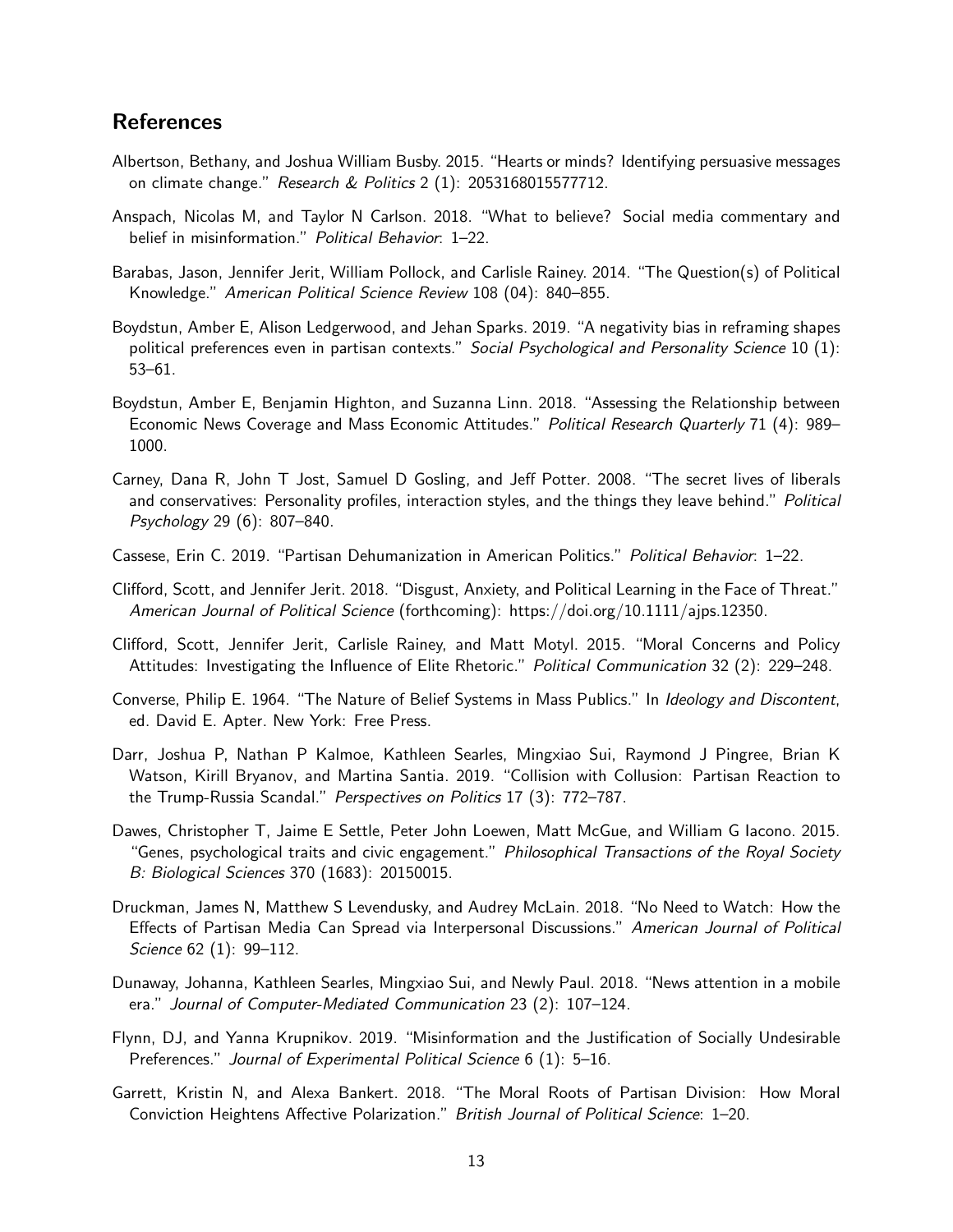- Graham, Jesse, Jonathan Haidt, and Brian A. Nosek. 2009. "Liberals and Conservatives Rely on Different Sets of Moral Foundations." Journal of Personality and Social Psychology 96 (5): 1029–1046.
- Greenlee, Jill S, Tatishe M Nteta, Jesse H Rhodes, and Elizabeth A Sharrow. 2018. "Helping to break the glass ceiling? Fathers, first daughters, and presidential vote choice in 2016." Political Behavior: 1–41.
- Holman, Mirya R, Jennifer L Merolla, Elizabeth J Zechmeister, and Ding Wang. 2019. "Terrorism, gender, and the 2016 US presidential election." Electoral Studies.
- Huddy, Leonie, David O Sears, and J Levy. 2013a. "Introduction: Theoretical Foundations of Political Psychology." The Oxford Handbook of Political Psychology 2: 1–19.
- Huddy, Leonie, David O Sears, and Jack S Levy. 2013b. The Oxford Handbook of Political Psychology. 2 ed. Oxford University Press.
- Huddy, Leonie, Lilliana Mason, and Lene Aarøe. 2015. "Expressive Partisanship: Campaign Involvement, Political Emotion, and Partisan Identity." American Political Science Review 109 (01): 1-17.
- Iyengar, Shanto, and Sean J Westwood. 2015. "Fear and Loathing Across Party Lines: New Evidence on Group Polarization." American Journal of Political Science 59 (3): 690–707.
- Jerit, Jennifer, and Jason Barabas. 2017. "Revisiting the Gender Gap in Political Knowledge." Political Behavior 39 (4): 817–838.
- Jordan, Christian H., and Mark P. Zanna. 2004. "How to Read a Journal Article in Social Psychology." In Political Psychology: Key Readings, ed. John T. Jost and Jim Sidanius. Psychology Press.
- Jost, John T, H Hannah Nam, David M Amodio, and Jay J Van Bavel. 2014. "Political Neuroscience: The Beginning of a Beautiful Friendship." Political Psychology 35 (S1): 3–42.
- Jost, John T, and Jim Sidanius. 2004. *Political Psychology: Key Readings*. Psychology Press.
- Jost, John T, Pablo Barberá, Richard Bonneau, Melanie Langer, Megan Metzger, Jonathan Nagler, Joanna Sterling, and Joshua A Tucker. 2018. "How social media facilitates political protest: Information, motivation, and social networks." Political psychology 39: 85-118.
- Kam, Cindy D. 2019. "Infectious Disease, Disgust, and Imagining the Other." The Journal of Politics 81 (4).
- Kam, Cindy D., and Maggie Deichert. forthcoming. "Boycotting, Buycotting, and the Psychology of Political Consumerism." The Journal of Politics.
- Klar, Samara. 2014. "Partisanship in a social setting." American Journal of Political Science 58 (3): 687–704.
- Klar, Samara, Christopher R Weber, and Yanna Krupnikov. 2016. "Social Desirability Bias in the 2016 Presidential Election." In The Forum. Vol. 14 De Gruyter pp. 433–443.
- Klar, Samara, Yanna Krupnikov, and John Barry Ryan. 2018. "Affective polarization or partisan disdain? Untangling a dislike for the opposing party from a dislike of partisanship." Public Opinion Quarterly 82 (2): 379–390.